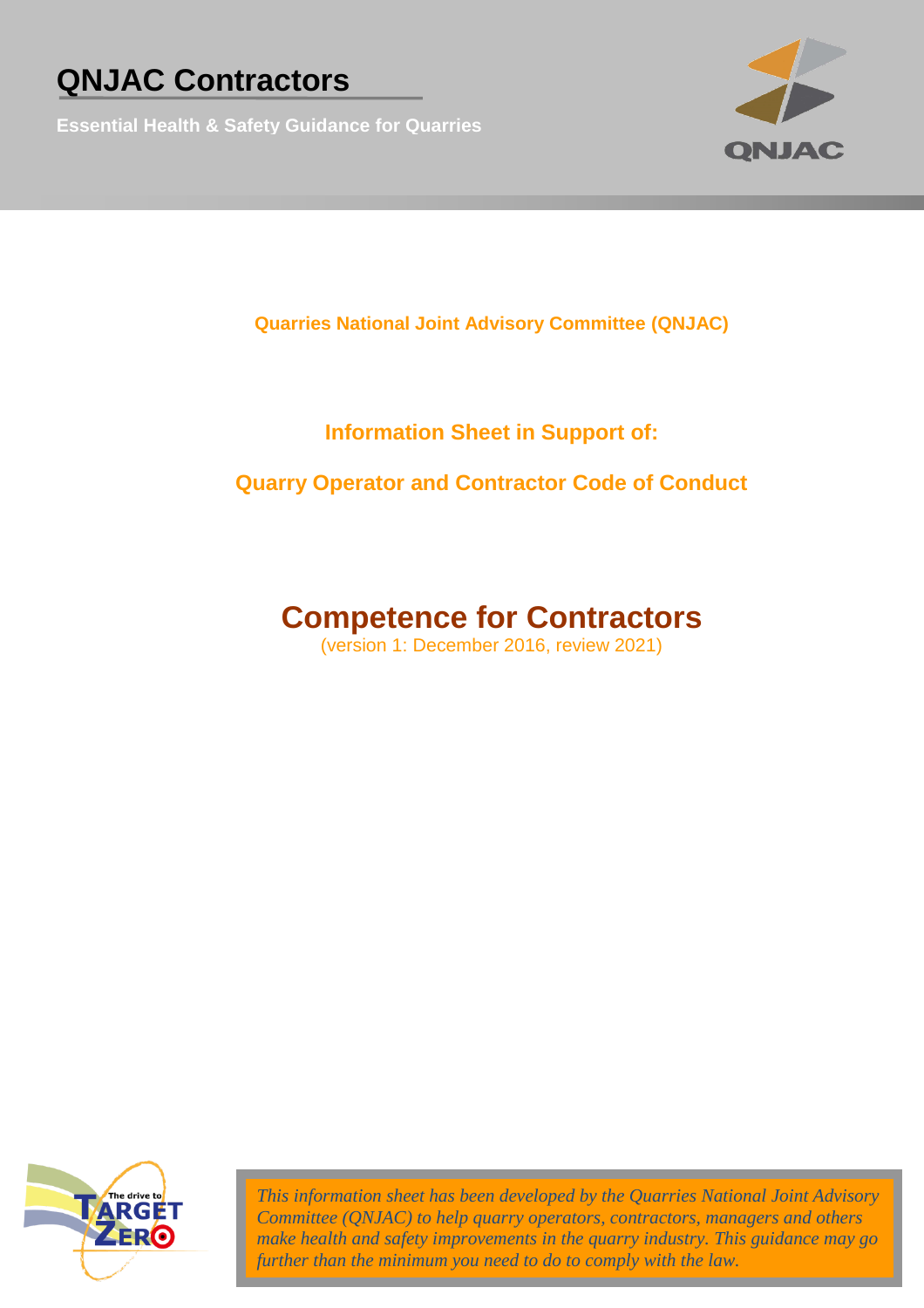**Essential Health & Safety Guidance for Quarries**



### **QNJAC Contractors Working Group Guidance in support of the Quarry Operator/Contractor Code of Conduct**

### **COMPETENCE FOR CONTRACTORS**

The Contractors Code of Conduct states:

#### *Competency*

*It is the duty of the contractor to demonstrate to the quarry operator that sufficiently competent persons supported by appropriate site based competency checks are provided. It is strongly recommended that contractors maintain a valid safety passport to underpin hazard awareness knowledge.*

#### **Guidance**

Although it is the Quarry Operator who has the legal duty to ensure that all those working in the quarry are competent to do the work they are being asked to do (or they are training under someone who is competent), it makes sense for the contractor to make sure that they can demonstrate the competence of their employees to the Quarry Operator. How else are they to bid for work?

Contractors should aim to achieve at least same levels of competence for any given task that the Quarry Operator would achieve for one of their own employees.

The law recognises the need for people to acquire new competences, so this is built in. A person working in a quarry has to be either competent themselves to undertake the task they are engaged in, or under the supervision of someone who is competent to give training and to provide supervision in that task.

#### **What is competence?**

There is a legal definition, it says competence is when someone has sufficient training, experience, knowledge and other qualities to enable them to undertake the duties assigned to them. The QNJAC has guidance on competence and competence assurance at: [http://qnjac.co.uk/qnjac-guidance/quarries-legislation/qnjac](http://qnjac.co.uk/qnjac-guidance/quarries-legislation/qnjac-guidance-on-competence-assurance/)[guidance-on-competence-assurance/](http://qnjac.co.uk/qnjac-guidance/quarries-legislation/qnjac-guidance-on-competence-assurance/) or [http://www.safequarry.com/qnjac.aspx.](http://www.safequarry.com/qnjac.aspx)

It is important to understand that training alone does not provide competence; it provides underpinning knowledge, that combines with relevant knowledge gained from elsewhere to provide the knowledge element



*This information sheet has been developed by the Quarries National Joint Advisory Committee (QNJAC) to help quarry operators, contractors, managers and others make health and safety improvements in the quarry industry. This guidance may go further than the minimum you need to do to comply with the law.*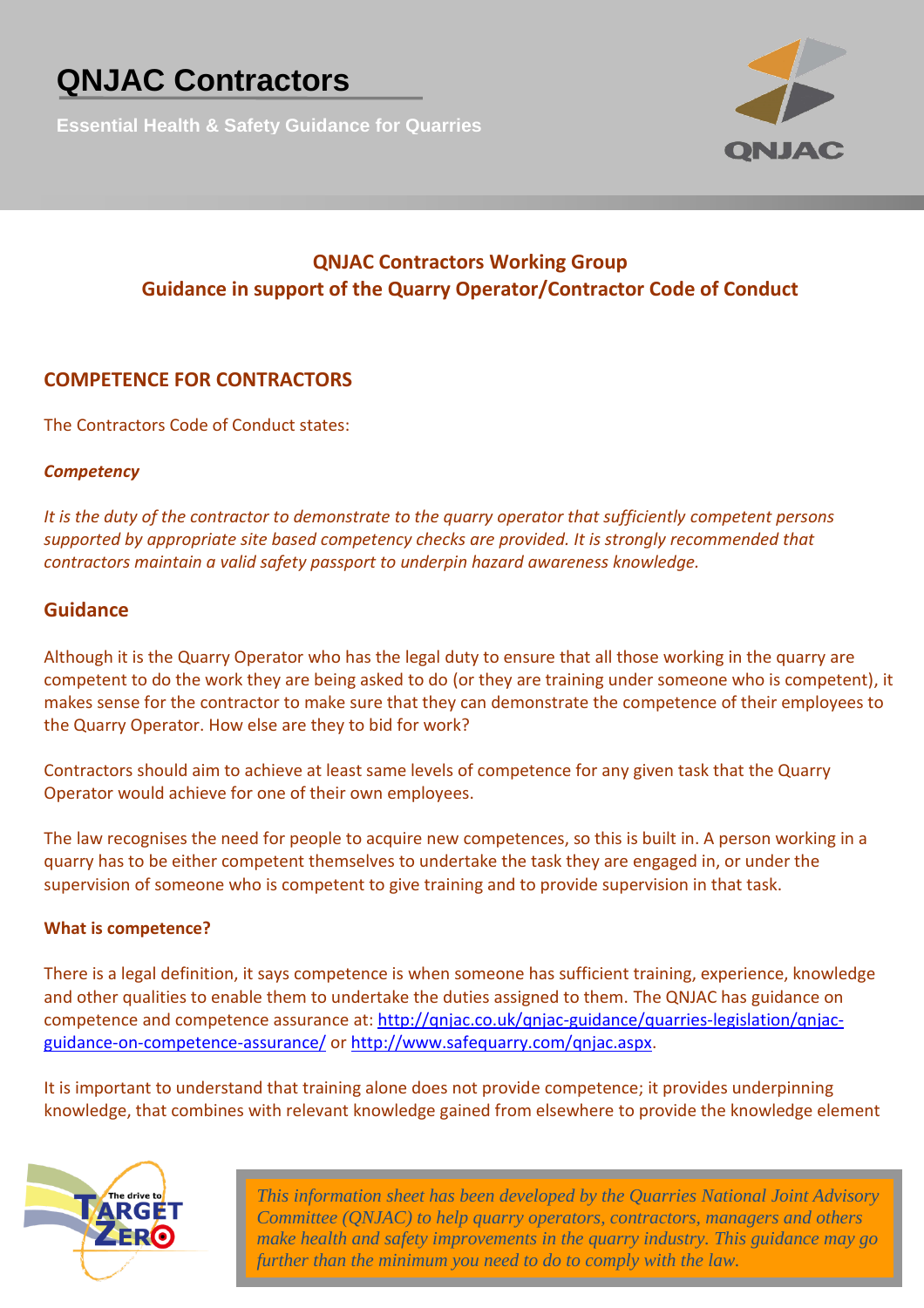**Essential Health & Safety Guidance for Quarries**



of competence. The experience element is the application of relevant knowledge over time to acquire experience. The most difficult element to understand is that of 'other qualities.' What is meant by 'other qualities'? An example of an 'other quality' might be the recognition of the limits of one's own competence and when to seek further specialist advice.

How do you demonstrate competence?

There are National Occupational Standards (NOS) for many trades and professions. Vocational Qualifications (VQ) are available based on those NOS.

It follows that those holding the relevant VQ awarded by a recognised awarding body will have demonstrated competence in that field to an independent accredited assessor.

It is not a legal requirement to have a VQ, but it is hard to think of a better way to demonstrate competence. The awarding body for the extractives industry is the Minerals Products Qualifications Council (MPQC).

#### **What about continued competence?**

Just because somebody achieved a VQ a number of years ago does not mean that they remain competent. There should be continued professional development in place to prove that the person has kept up their competence by continued learning. This can range from being shown an up to date operators passport for mobile plant operators, along with evidence that they have operated the plant in question on a regular basis, right up to evidence of attendance at relevant training courses and seminars etc. for people such as electricians, blasting contractors etc..



*This information sheet has been developed by the Quarries National Joint Advisory Committee (QNJAC) to help quarry operators, contractors, managers and others make health and safety improvements in the quarry industry. This guidance may go further than the minimum you need to do to comply with the law.*